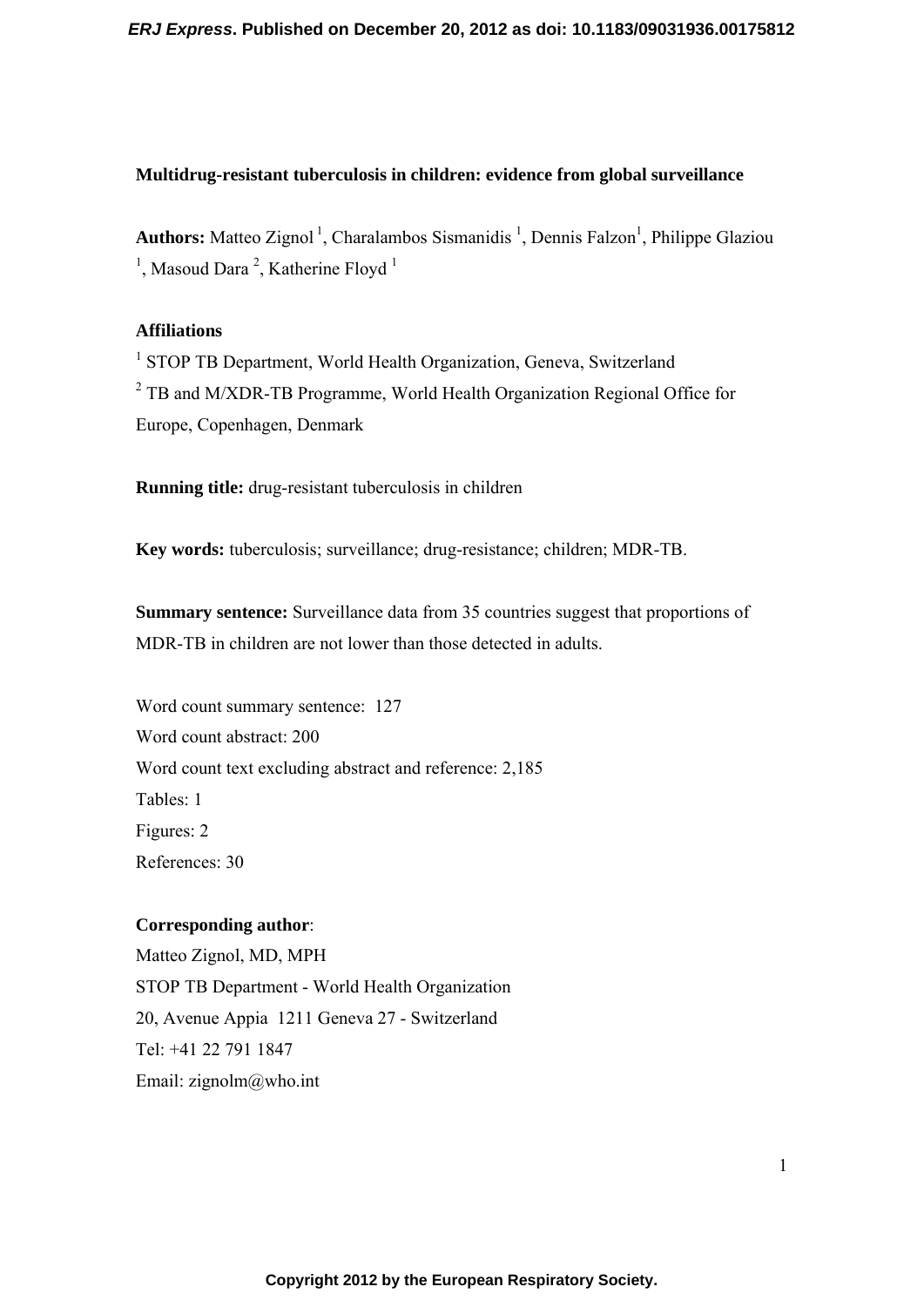#### **Abstract**

Multidrug-resistant tuberculosis (MDR-TB) can affect persons of any age but it remains unknown whether children are more or less likely than adults to have MDR-TB.

Representative drug resistance surveillance data reported to the World Health Organization between 1994 to 2011 were analysed to test the association between MDR-TB and age-group (children aged <15 vs adults aged  $\geq$ 15), using odds ratios (OR) derived by logistic regression with robust standard errors.

Of 85 countries with data from nationwide surveys or surveillance systems, 35 reported at least one paediatric MDR-TB case. Aggregated data on age and drug susceptibility testing for 316,976 tuberculosis cases notified in these 35 countries were analysed. ORs for MDR-TB in children compared to adults varied widely between countries. In Germany, Namibia, South Africa, United Kingdom and United States, MDR-TB was positively associated with age <15 years. In the remaining countries no association was established.

Despite the limitations intrinsic to the use of surveillance data and to the challenges of diagnosing childhood tuberculosis, our analysis suggests that proportions of MDR-TB in children and adults are similar in many settings. Of particular concern is the association found between age <15 years and MDR-TB in southern African countries with high HIV prevalence.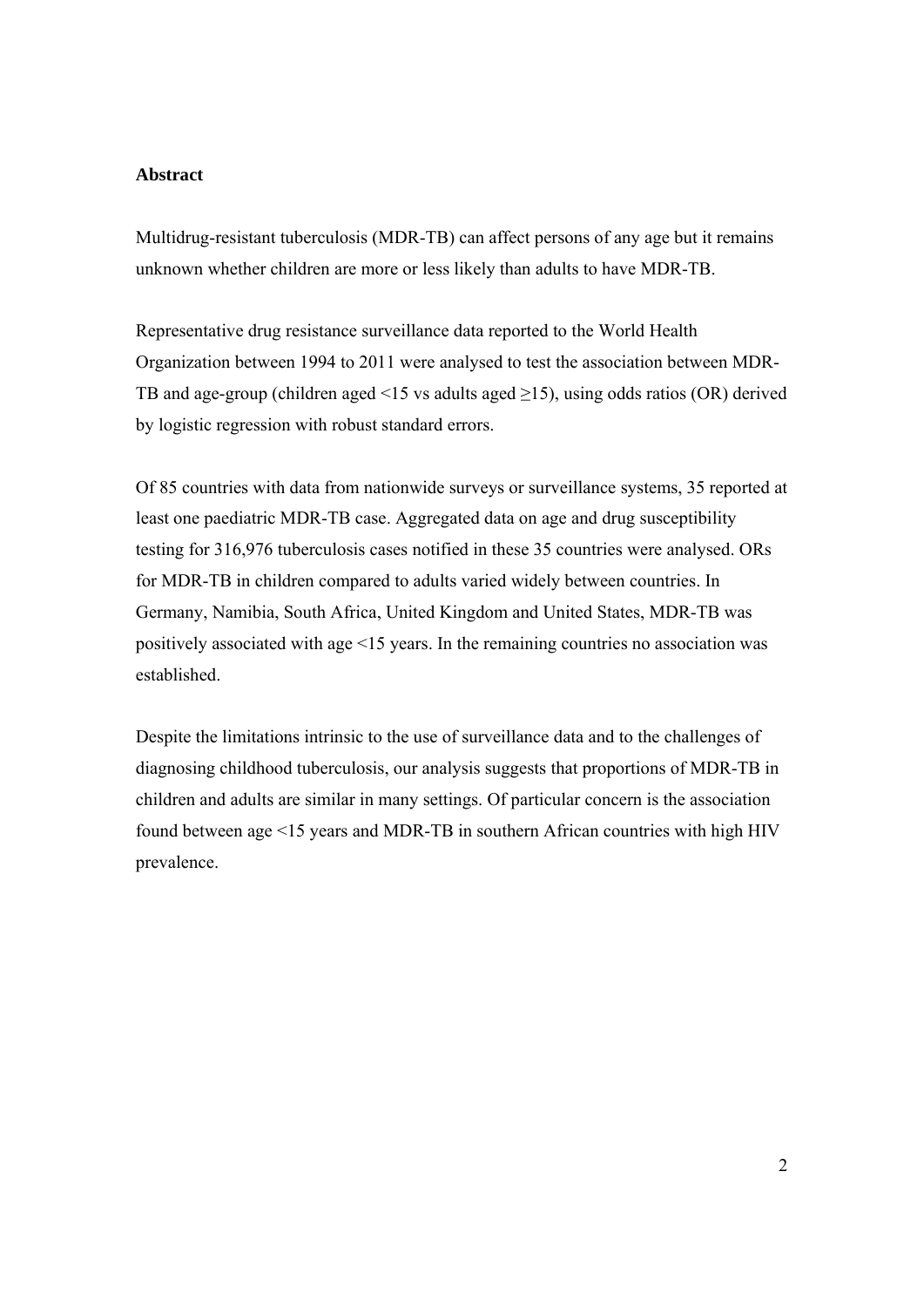#### **Introduction**

Drug-resistant tuberculosis and multidrug-resistant tuberculosis (MDR-TB) in particular represent a major threat to the fight against tuberculosis globally. MDR-TB is defined as disease caused by strains of *Mycobacterium tuberculosis* resistant to at least isoniazid and rifampicin, the two most powerful first-line anti-tuberculosis drugs. Among the world's 12 million prevalent cases (range, 11-13 million) of tuberculosis estimated by the World Health Organization (WHO) in 2011, the best estimate was that 630,000 (5.3%) had MDR-TB [1]. Globally, most cases of MDR-TB remain undetected and untreated because of limited laboratory capacity to conduct tests for drug resistance and limited access to second-line treatment which is very long (20 months is recommended for most cases according to current WHO guidelines) as well as toxic and expensive [1-3].

As with other forms of tuberculosis, MDR-TB can affect people of all age groups, including children (aged 0-14 years). However, very little is known about the magnitude of this problem in children [4]. The diagnosis of MDR-TB is bacteriological by definition, based on the isolation of strains resistant to medicines. While isolating *Mycobacterium tuberculosis* in adults with pulmonary tuberculosis is generally an easy procedure (the exception is patients who are immunocompromised), children mainly have paucibacillary disease which means that specimens for culture and drug susceptibility testing are often difficult to obtain, particularly from the youngest who cannot expectorate sputum [5]. In most cases adults represent the source of infection for children but household contact investigations are rarely performed as part of routine surveillance activities in resource-limited settings with a high burden of tuberculosis and tend to be confined to special research projects [6,7]. Therefore, the results of drug susceptibility testing from adult source cases are not systematically used to investigate drug resistance in children [5].

For these reasons published reports of drug-resistant tuberculosis in children are largely from hospital settings [9-11] where more efforts can be made to obtain respiratory

3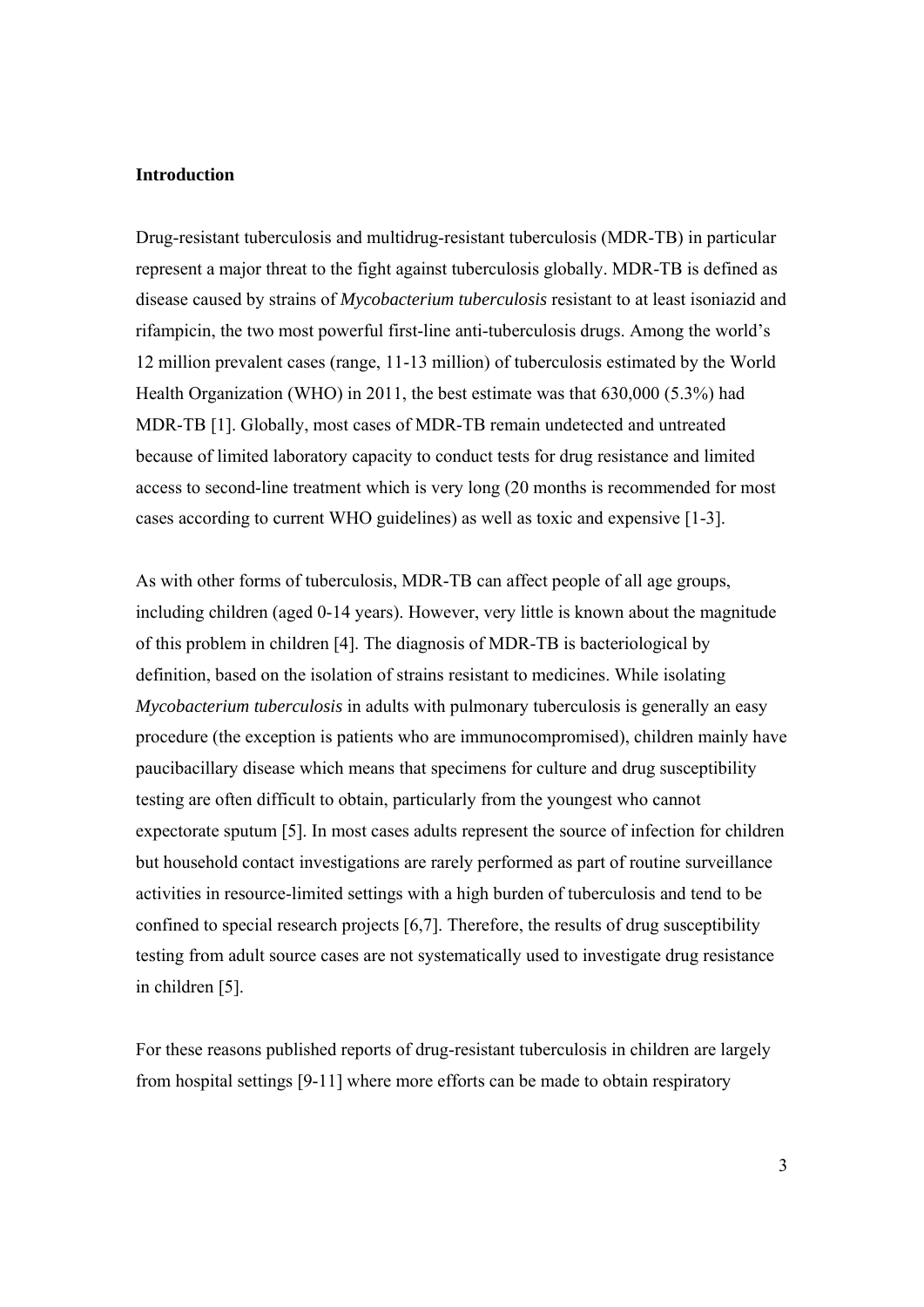specimens by gastric aspirates, induced sputum and/or nasopharyngeal aspirates, and bronchoalveolar lavage.

The objectives of the analyses presented in this manuscript are to describe all the available data on drug-resistant tuberculosis among children collected by the WHO Global Project on anti-tuberculosis drug resistance surveillance between 1994 and 2011, and to assess the evidence whether children (aged <15) are more or less likely than adults (aged  $\geq$ 15) to have MDR-TB in each country for which data are available.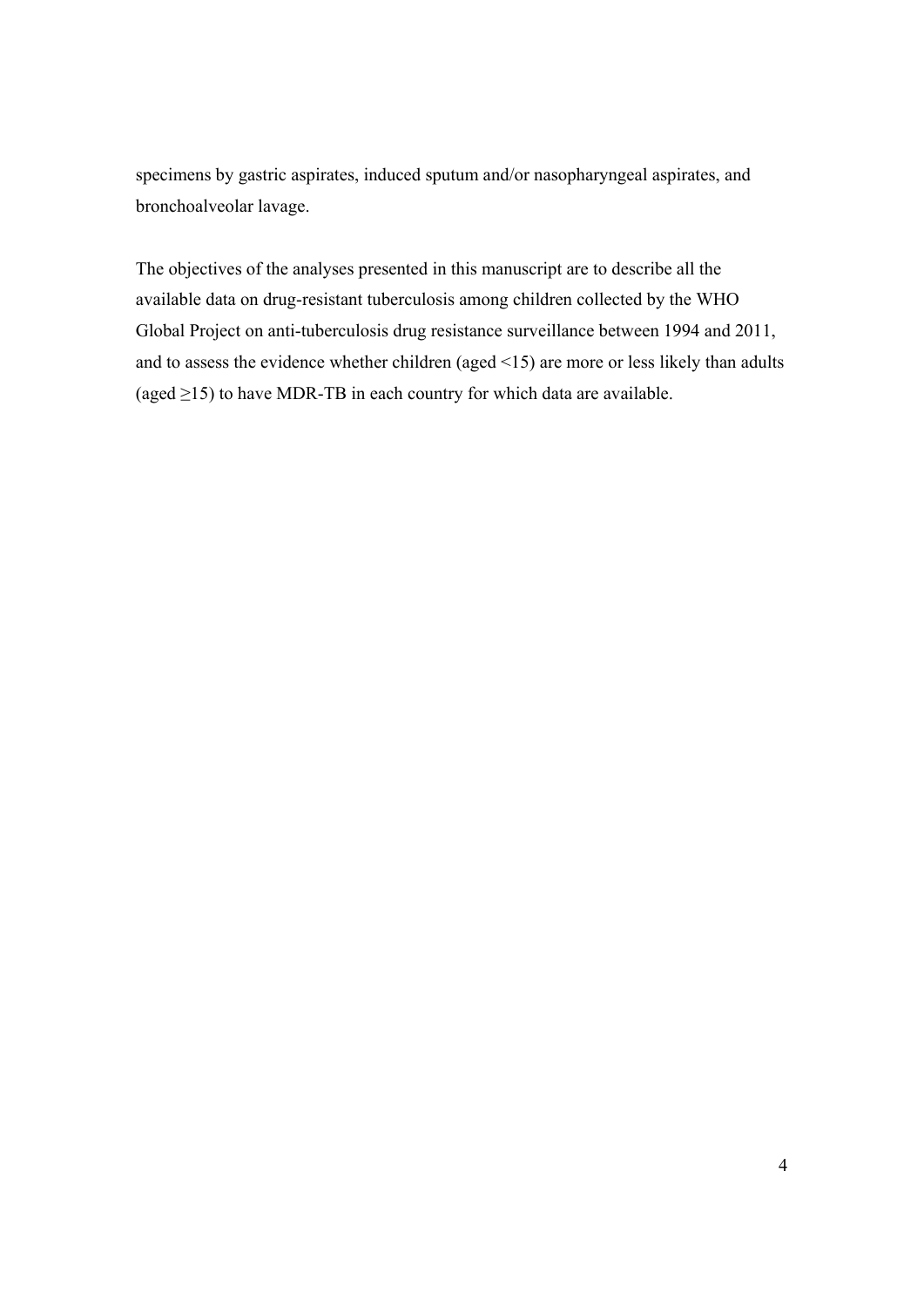#### **Methods**

Since 1994 aggregated drug resistance surveillance data have been reported on an annual basis to WHO that ascertains the quality and representativeness of the data, performs analyses and disseminates the findings on regular basis [1,12,13]. Three main principles are used to ensure data quality: 1) data should be representative of the patients with tuberculosis in the country/geographical setting under study; 2) patients' treatment histories should be carefully obtained and available medical records reviewed to clearly determine whether patients have or have not previously received anti-tuberculosis drugs; 3) laboratory methods for anti-tuberculosis drug susceptibility testing should be selected from among those recommended by WHO, and all laboratory processes should be quality-assured in cooperation with a partner Supranational Reference Laboratory [14,15]. Drug resistance surveillance data can be collected via special surveys of a representative sample of patients or continuous surveillance based on routine diagnostic drug susceptibility testing. In both cases, all consecutive patients with bacteriologicallyconfirmed (smear and/or culture positive) pulmonary tuberculosis are included. Those with extrapulmonary disease and those that are already on treatment for tuberculosis are excluded. In special surveys, in order to select a sample of patients representative of all patients in a geographic setting, either of the following sampling techniques is used: 100% sampling of all diagnostic centres or probability-proportional-to-size cluster sampling [14]. In routine surveillance, in order to ensure representativeness of the data, the coverage of culture and drug susceptibility testing should be high. A detailed description of the criteria used by WHO to ascertain whether survey and continuous surveillance data meet quality and representativeness standards is provided elsewhere [1,16].

Surveillance data used in this analysis were reported to WHO disaggregated by history of treatment (new or previously treated), sex (male or female) and age  $($  <15 or  $\geq$ 15 years).

The full database of the Global Project on anti-tuberculosis drug resistance surveillance was investigated for this study. Subnational level data that were not representative of the entire country were excluded from the analysis. Data on susceptibility to isoniazid and

5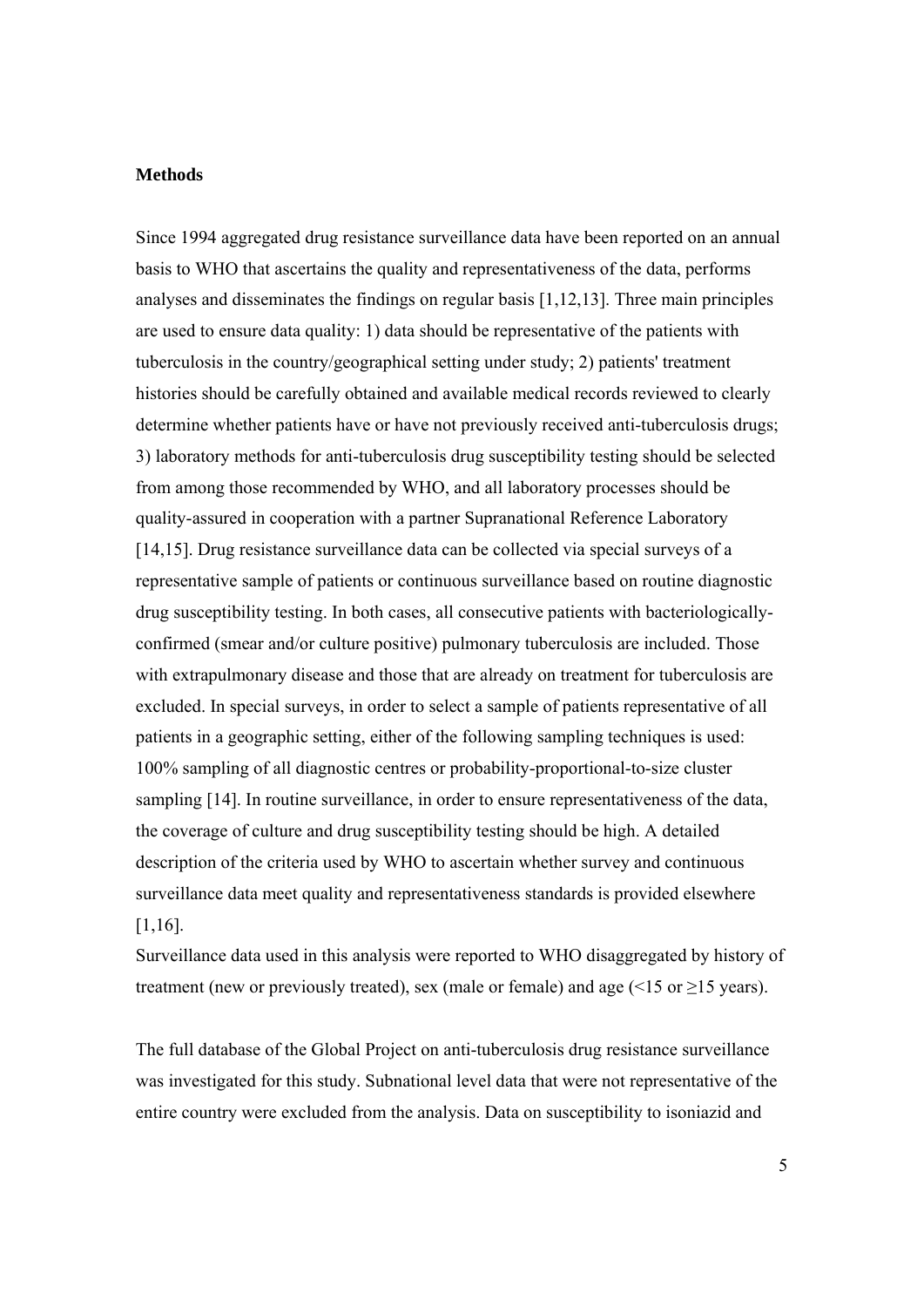rifampicin were reviewed and proportions of MDR-TB in children aged <15 and adults aged ≥15 were compared. To assess the relationship between MDR-TB and age group, odds ratios (OR) with 95% Confidence Interval [CI] were calculated using logistic regression models run separately for each country. For countries with data from multiple years, robust standard errors were calculated to account for within-country time dependencies and the longitudinal facet of the data. STATA (version 12; StataCorp.) was used for all analyses.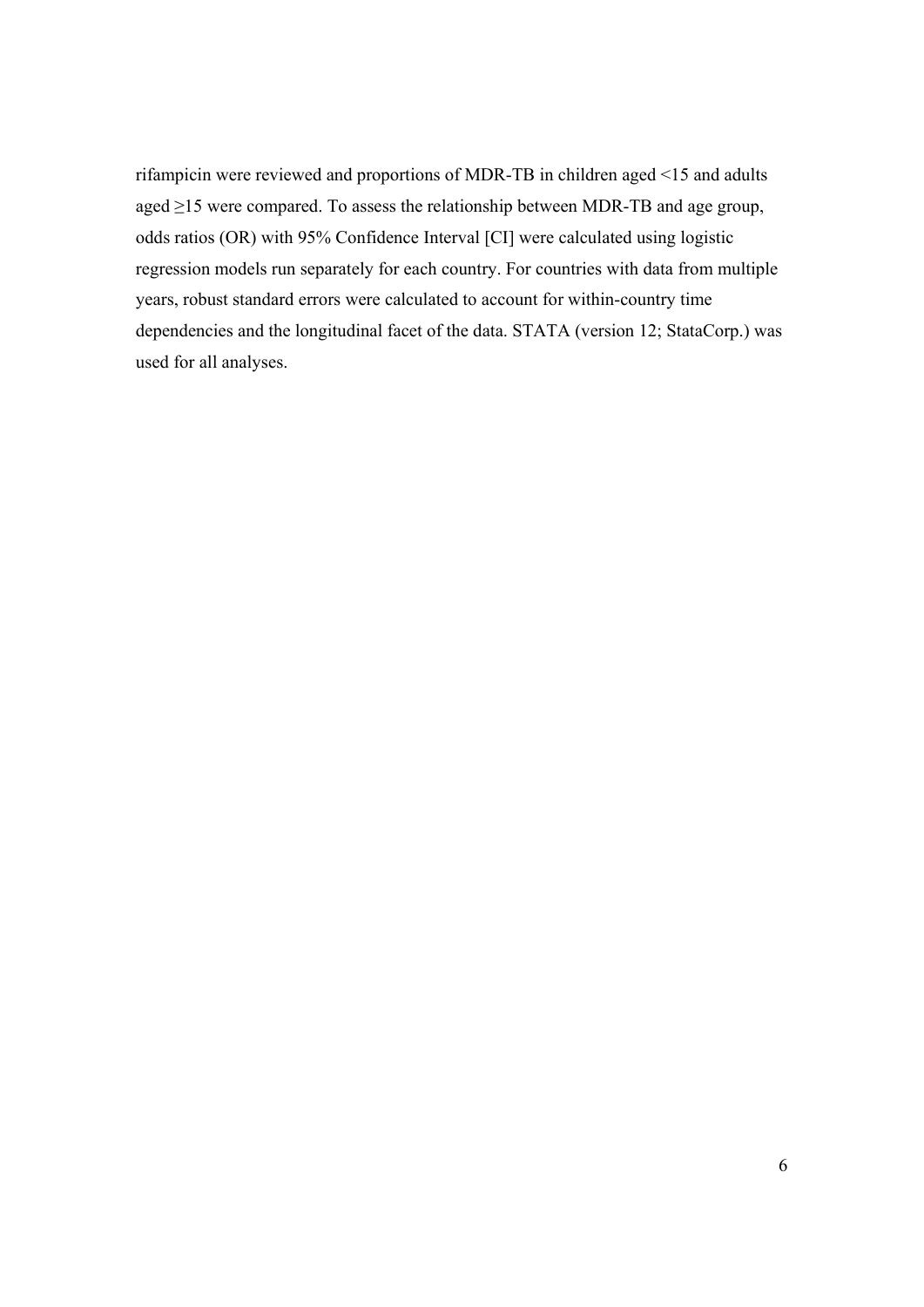#### **Results**

Since 1994 data on susceptibility to isoniazid and rifampicin disaggregated by age group were reported to WHO from continuous surveillance or special surveys from a total of 85 countries. Among them, 35 countries reported at least one case of MDR-TB in children <15 years old during the period 2000-2011. No country reported MDR-TB in children in the period 1994-1999. Figure 1 shows the 85 countries that reported drug resistance surveillance data by age group as well as the 35 countries that had at least one case of MDR-TB in children. A total of 316,976 patients with tuberculosis who received drug susceptibility testing for isoniazid and rifampicin in these 35 countries, including 6,070 children aged <15 (2% of all those tested), were included in the analysis. For most countries (28/35, 80%), data were generated from continuous surveillance systems and for two thirds (23/35, 66%) data were available for more than one year. Coverage of drug susceptibility testing in culture positive cases was 86-100% in all age-groups except for Bulgaria, Georgia, Hungary and South Africa (range: 36-72%). Table 1 summarizes the characteristics of the data reported.

ORs for MDR-TB in children <15 years old compared to adults ≥15 varied widely among countries, from 0.25 (95%CI 0.02-3.34) to 5.76 (95%CI 0.76-43.98). In five countries children aged <15 with tuberculosis had significantly higher odds of harbouring MDR-TB strains compared with adult patients aged ≥15 (Germany: OR 1.58, 95%CI: 1.03- 2.44; Namibia: OR: 3.44, 95%CI: 1.13-10.51; South Africa: OR: 1.52, 95%CI: 1.33-1.74; United Kingdom: OR: 2.36, 95%CI: 1.60-3.49; United States: OR: 2.35, 95%CI: 1.43- 3.85). In Australia, a weak positive association between MDR-TB and age <15 years was documented (OR: 1.86, 95%CI: 0.98-3.53). In the remaining 29 countries, no association between MDR-TB and age could be established (Figure 2).

Among the 36 countries included in our analysis, 10 (Austria, Belgium, Germany, Latvia, Namibia, Norway, Republic of Moldova, Sweden, United Kingdom and United States) reported at least one case of MDR-TB in children aged <5 and in children aged 5-14. In these countries the odds of harbouring MDR-TB was not significantly different between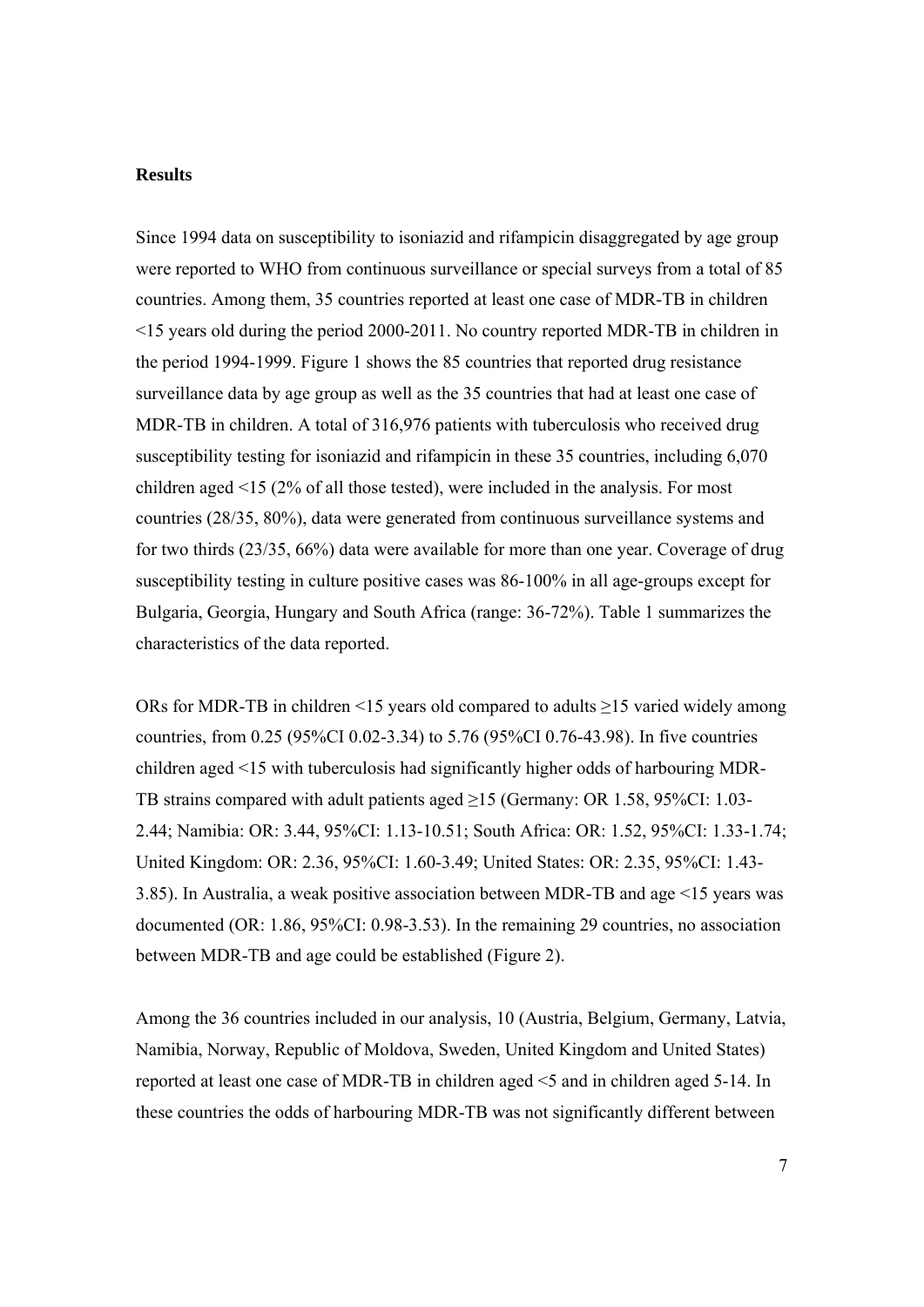these two groups of children.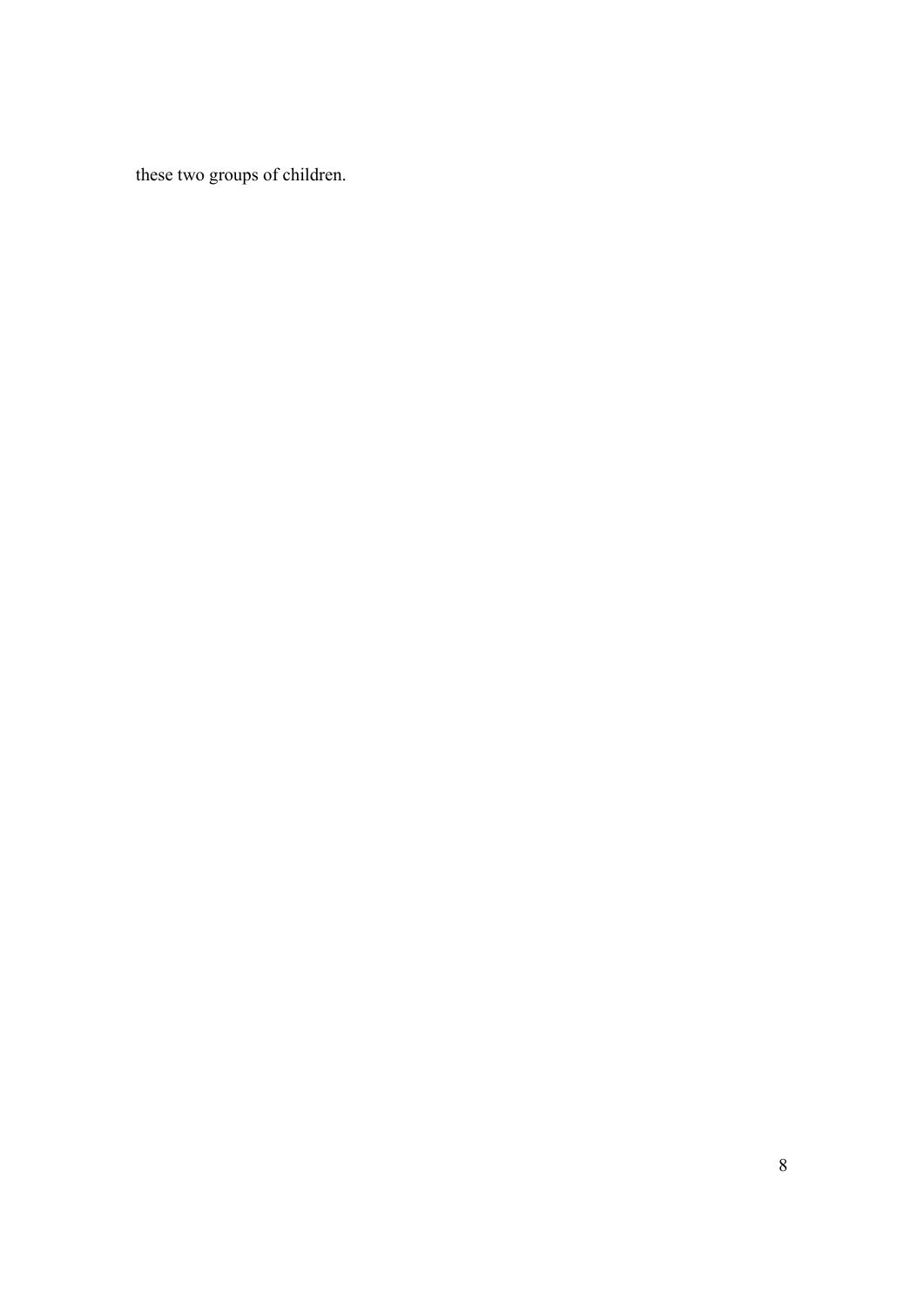#### **Discussion**

This study is the first analysis of levels of MDR-TB among children using a very large dataset that has been developed over ten years by the WHO Global Project on antituberculosis drug resistance surveillance. The results suggest that, in a given setting, the proportion of MDR-TB in children and adults with bacteriologically-confirmed tuberculosis is broadly similar - a finding consistent with reports from a few small-scale surveys conducted in Central African Republic, India, South Africa and the United States [11,17-19]. In none of the countries in our study was the risk of MDR-TB in children significantly lower than in adults. At the same time, levels of MDR-TB in children are highly variable among countries, but insufficient data on potential risk factors mean that further research is needed to understand this heterogeneity.

The global dataset that we analysed illustrates that drug resistance in children is reported mainly from high-income countries with continuous surveillance systems based on routine diagnostic drug susceptibility testing of all bacteriologically-confirmed tuberculosis cases. Continuous surveillance represents the most appropriate approach to monitoring of drug resistance [15] but it requires good laboratory infrastructure that is generally not available in resource-limited settings. Since the countries included in our analysis are a convenient sample and not representative of global regions, pooled estimates of the burden of MDR-TB in children have not been calculated.

Only 7 countries were able to identify MDR-TB in children through special surveys conducted among representative samples of patients with tuberculosis. Surveys are generally not designed to accurately measure MDR-TB in a selected group of patients, such as children, as that would require very large sample sizes. In addition, obtaining ethical clearance for surveys involving children is very complex in some settings and this is sometimes used as a justification for excluding children from enrolment in surveys.

Novel survey approaches in screening, sampling and diagnosis that would allow the measurement of drug resistance in children in countries with limited laboratory capacity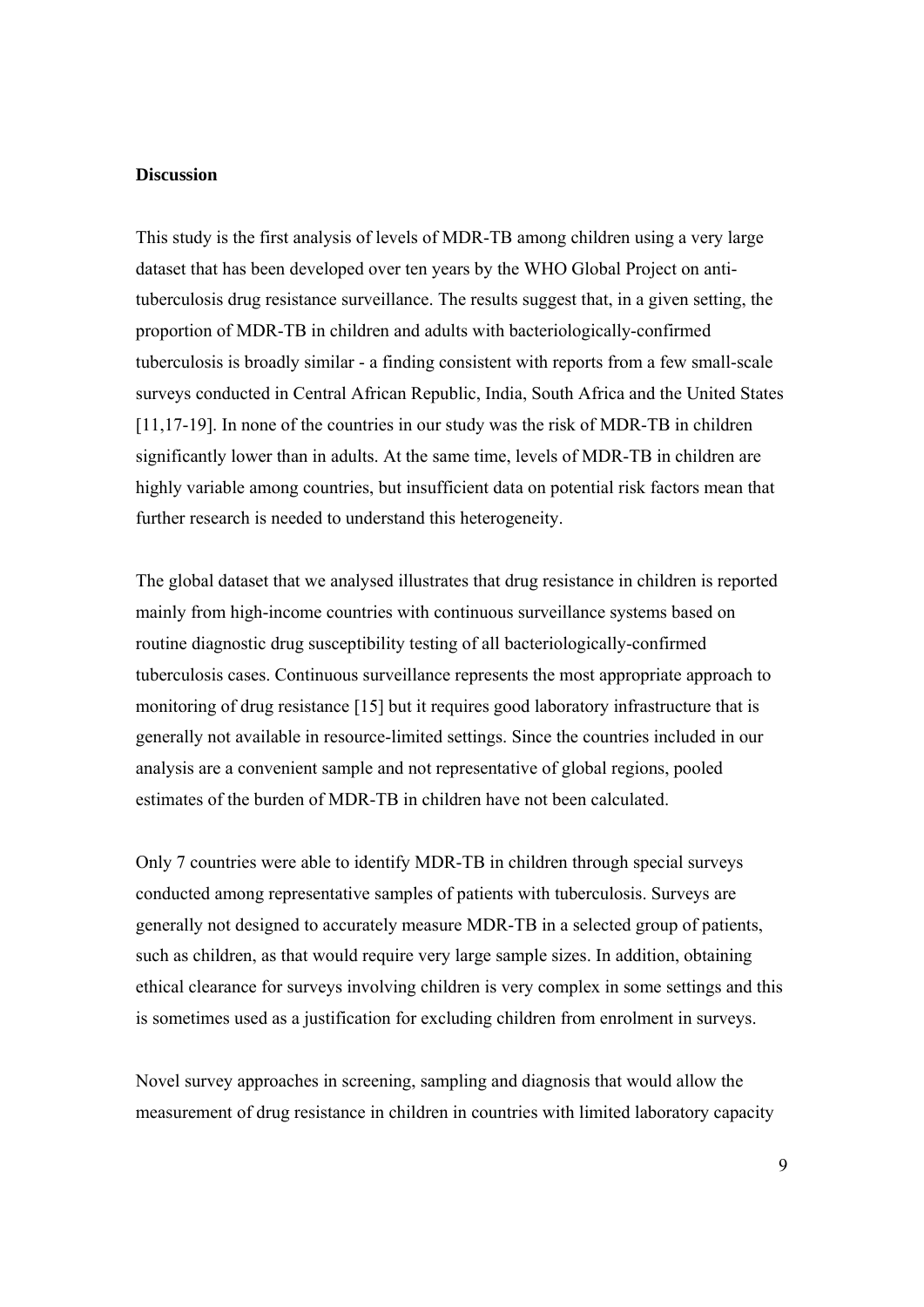need to be explored. A new molecular technology has been recently introduced for the rapid diagnosis of tuberculosis and tuberculosis resistant to rifampicin [20]. The tool, named Xpert® MTB/RIF assay (Cepheid, Sunnyvale CA, USA), has the potential to facilitate the diagnosis of drug resistance in smear-negative patients, including in children. Two studies have suggested that the Xpert® MTB/RIF assay can facilitate the diagnosis of drug resistance in children [11,22] but more work should be done to improve the sensitivity of the test in patients with paucibacillary disease.

Among the countries included in our analysis, a particular concern is the elevated risk of MDR-TB in children documented in Namibia and South Africa, two southern African countries with a high prevalence of HIV. If confirmed by further data, this finding has important implications for tuberculosis and MDR-TB control. As it is rare for children to develop drug resistance during their treatment [9], detection of MDR-TB in this agegroup is usually a sensitive indicator of recent transmission of drug-resistant strains from contacts present in the environment in which they live.

The fact that in Germany, the United Kingdom and the United States children appear to have a significantly higher risk of MDR-TB compared to adults also requires further evaluation. Contact investigations that are routinely performed in these countries could have played a role to this finding. In these countries the epidemic of tuberculosis is largely driven by migration [23-26] and foreign-born patients with tuberculosis are known to have higher levels of drug resistance compared with those born in the country. In Western European countries more than half of children with tuberculosis are less than five years old [26]. This is a strong indication of household transmission and highlights the need of better prevention and diagnosis of tuberculosis and MDR-TB in children and in particular among the youngest. Research on effective chemoprophylaxis regimens for children exposed to patients with MDR-TB is important.

The fact that in our analysis children aged <15 represent 2% of all cases who received drug susceptibility testing is in line with the proportion of children among all cases notified with tuberculosis in 2011 (2%) [1]. Our analysis has two main limitations that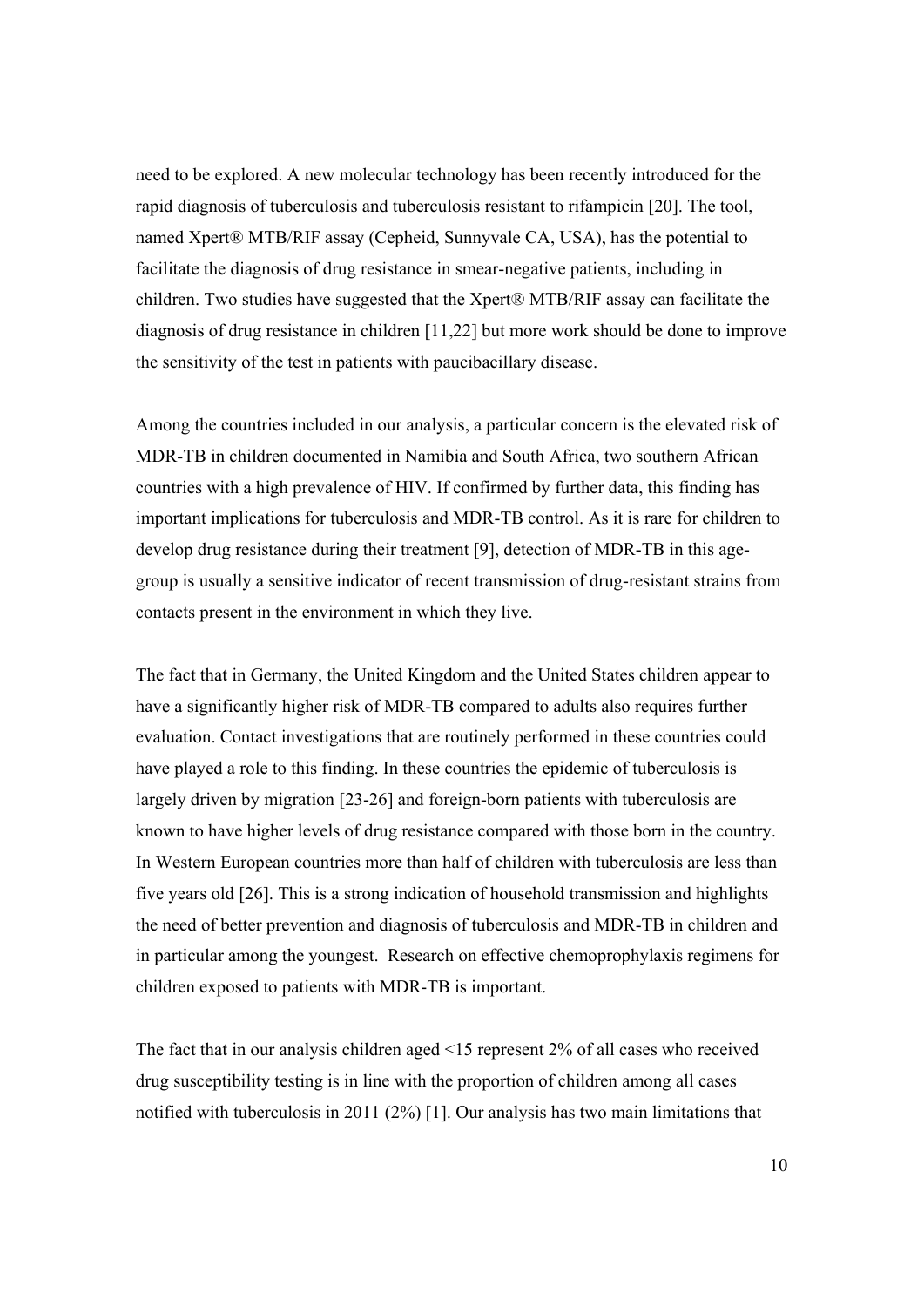are intrinsic to the use of programmatic surveillance data. First, in a few countries, data on the age of tuberculosis patients were missing (8% of patients who were tested for drug susceptibility in South Africa, and 2-3% in Namibia and Italy). Overall, missing data on age did not affect the interpretation of the results. Second, the inherent challenges involved in diagnosing tuberculosis and MDR-TB in children described above are likely to affect the validity of surveillance data. Although survey and surveillance data used for this analysis met the representativeness and quality criteria defined by WHO it is not possible to completely rule out selection bias introduced by the difficulties in diagnosing tuberculosis in children and by contact investigations in countries where those are routinely performed. These limitations should be taken into consideration when interpreting the results of our study.

Our analysis from a subset of 10 countries showed no significant difference in levels of resistance between children aged <5 and children aged 5-14. This reinforces the hypothesis that, although obtaining specimens for culture from the youngest children is often difficult and drug-resistant tuberculosis is more likely to go underdiagnosed, younger children have similar likelihood of harbouring drug resistance strains than older children. Given the limited availability of data for this analysis this finding should be confirmed by larger studies.

In conclusion, this analysis suggests that while the problem of MDR-TB in children is largely unknown and often unreported [4,5,11,27], a child with tuberculosis is as likely as an adult with tuberculosis to have MDR-TB. To improve identification of MDR-TB in children for treatment and also surveillance purposes, household contact investigation of all patients with MDR-TB should be systematically implemented and always include children [28,29]. In addition, children should be systematically included in all surveillance activities, including drug resistance surveys when routine surveillance is not in place. More broadly, the data illustrate the need for intensified efforts to develop better tests for the diagnosis of tuberculosis and MDR-TB in children and to improve the availability of paediatric drug formulations for the treatment of children with tuberculosis and MDR-TB.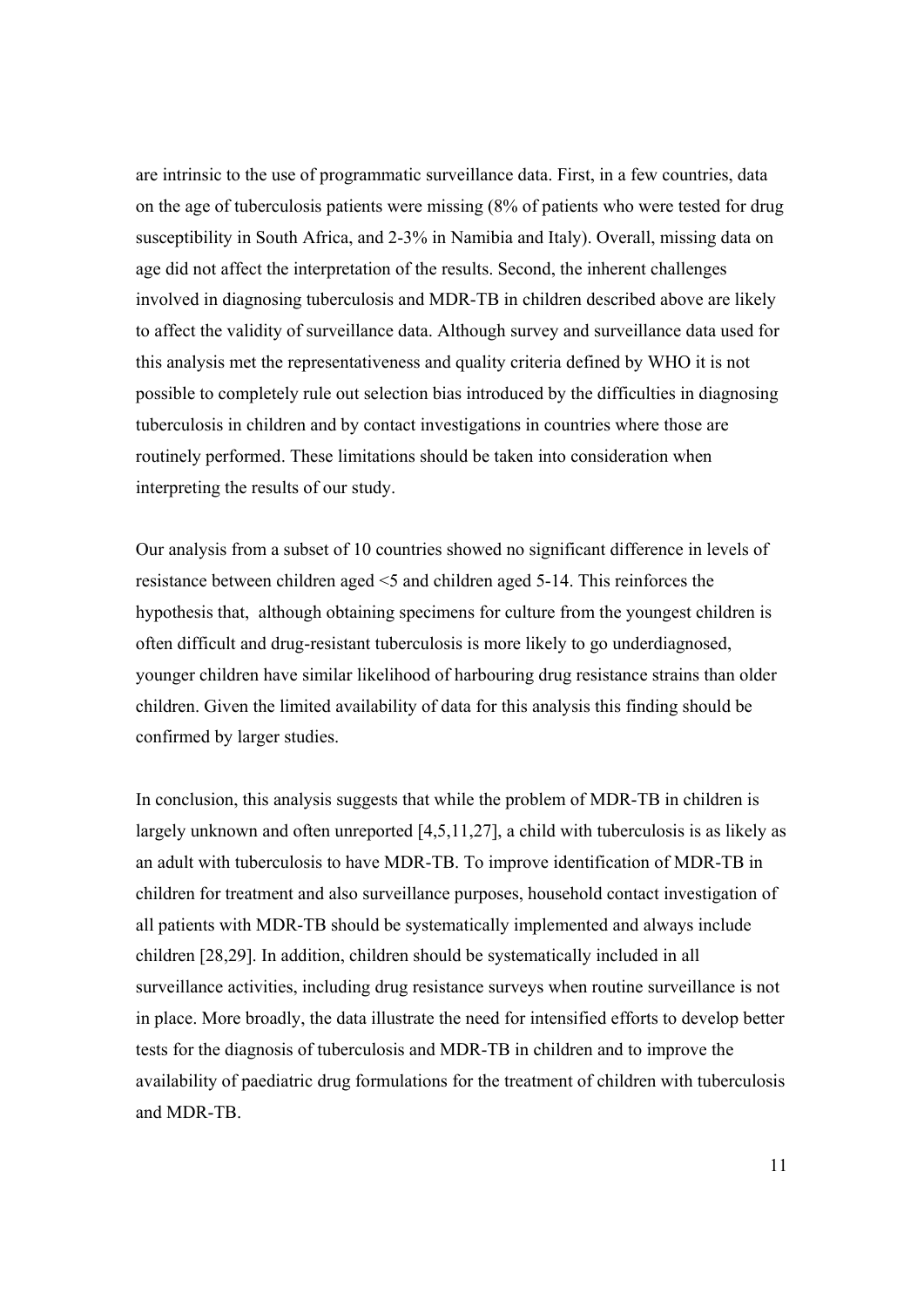**Disclaimer:** All Authors are staff members of the World Health Organization. The Authors alone are responsible for the views expressed in this publication and they do not necessarily represent the decisions or policies of the World Health Organization.

**Authors' contributions:** All Authors were involved in study conceptualization. MZ and DF collected the data. CS, MZ, DF and PG analysed the data. MZ wrote the first draft of the paper, and MD and KF contributed to the writing and finalization of the manuscript. All Authors carefully reviewed the manuscript and approved it before submission.

**Funding:** This study was supported by the United States Agency for International Development through a grant to the World Health Organization. The funders had no role in study design, data collection and analysis, decision to publish, or preparation of the manuscript.

### **Competing interests:**

MZ: no conflict of interest declared. CS: no conflict of interest declared. DF: no conflict of interest declared. PG: no conflict of interest declared. MD: no conflict of interest declared. KF: no conflict of interest declared.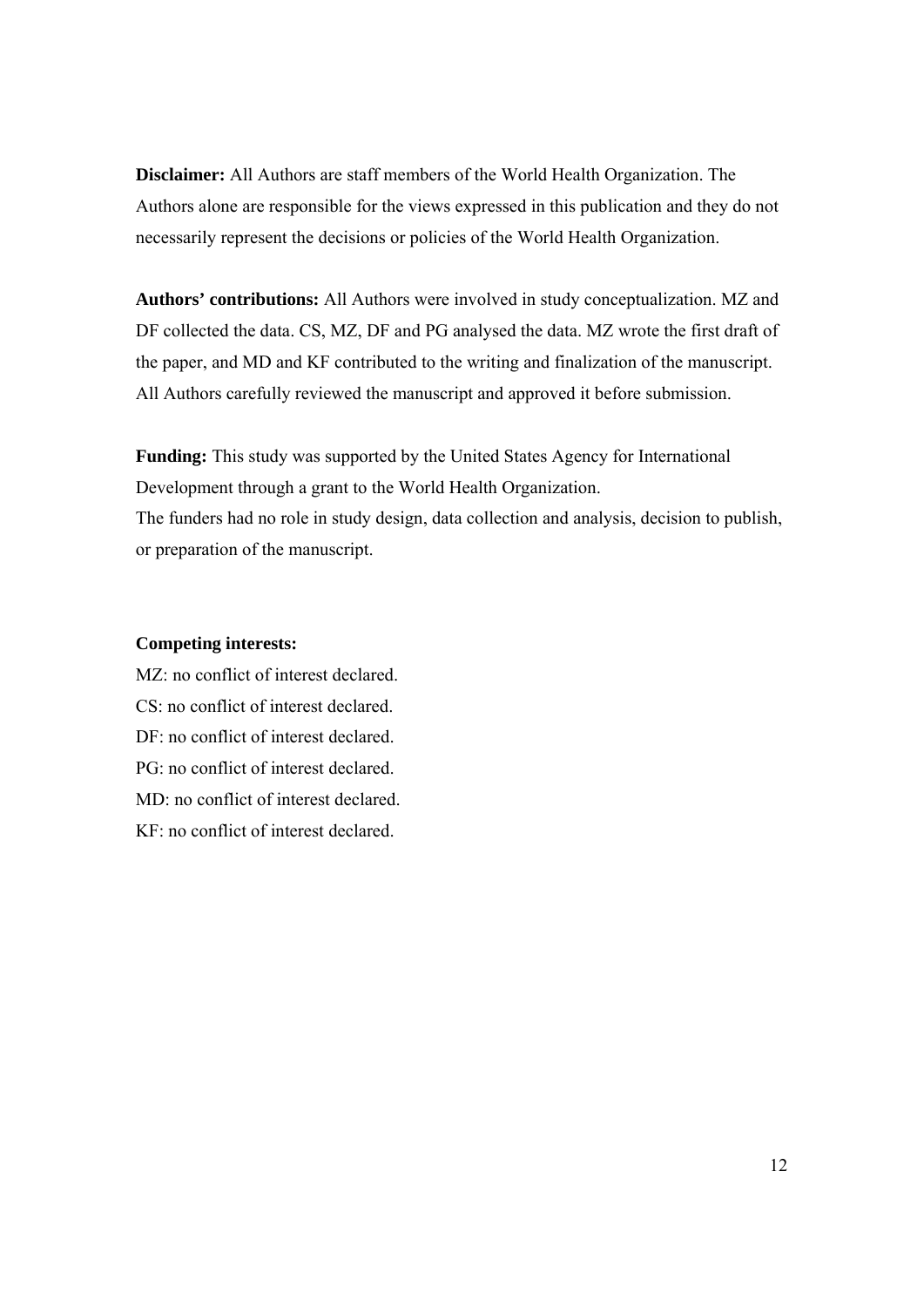#### **References**

- 1. World Health Organization. Global tuberculosis control. Geneva, Switzerland: WHO, 2012 (WHO/HTM/TB/2012.6).
- 2. Falzon D, Jaramillo E, Schünemann HJ, Arentz M, Bauer M, Bayona J, Blanc L, Caminero JA, Daley CL, Duncombe C, Fitzpatrick C, Gebhard A, Getahun H, Henkens M, Holtz TH, Keravec J, Keshavjee S, Khan AJ, Kulier R, Leimane V, Lienhardt C, Lu C, Mariandyshev A, Migliori GB, Mirzayev F, Mitnick CD, Nunn P, Nwagboniwe G, Oxlade O, Palmero D, Pavlinac P, Quelapio MI, Raviglione MC, Rich ML, Royce S, Rüsch-Gerdes S, Salakaia A, Sarin R, Sculier D, Varaine F, Vitoria M, Walson JL, Wares F, Weyer K, White RA, Zignol M. WHO guidelines for the programmatic management of drug-resistant tuberculosis: 2011 update. *Eur Respir J* 2011; 38(3):516-28.
- 3. Falzon D, Gandhi N, Migliori GB, Sotgiu G, Cox H, Holtz TH, Hollm-Delgado MG, Keshavjee S, Deriemer K, Centis R, D'Ambrosio L, Lange C, Bauer M, Menzies D. Resistance to fluoroquinolones and second-line injectable drugs: impact on MDR-TB outcomes. *Eur Respir J* 2012 Oct 25 [Epub ahead of print].
- 4. Marais BJ, Schaaf HS. Childhood tuberculosis: an emerging and previously neglected problem. *Infect Dis Clin North Am* 2010; 24(3):727-49.
- 5. Seddon JA, Hesseling AC, Willemse M, Donald PR, Schaaf HS. Culture-Confirmed Multidrug-Resistant Tuberculosis in Children: Clinical Features, Treatment, and Outcome. *Clin Inf Dis* 2012; 54(2):157-66.
- 6. Hwang TJ, Ottmani S, Uplekar M. A rapid assessment of prevailing policies on tuberculosis contact investigation. *Int J Tuberc Lung Dis* 2011; 15(12):1620-23.
- 7. Hill PC, Ota MO. Tuberculosis case-contact research in endemic tropical settings: design, conduct, and relevance to other infectious diseases. *Lancet Infect Dis* 2010; 10(10):723-32.
- 8. Schaaf HS, Marais BJ, Hesseling AC, Gie RP, Beyers N, Donald PR. Childhood drug-resistant tuberculosis in the Western Cape Province of South Africa. *Acta Paediatr* 2006; 95(5):523-28.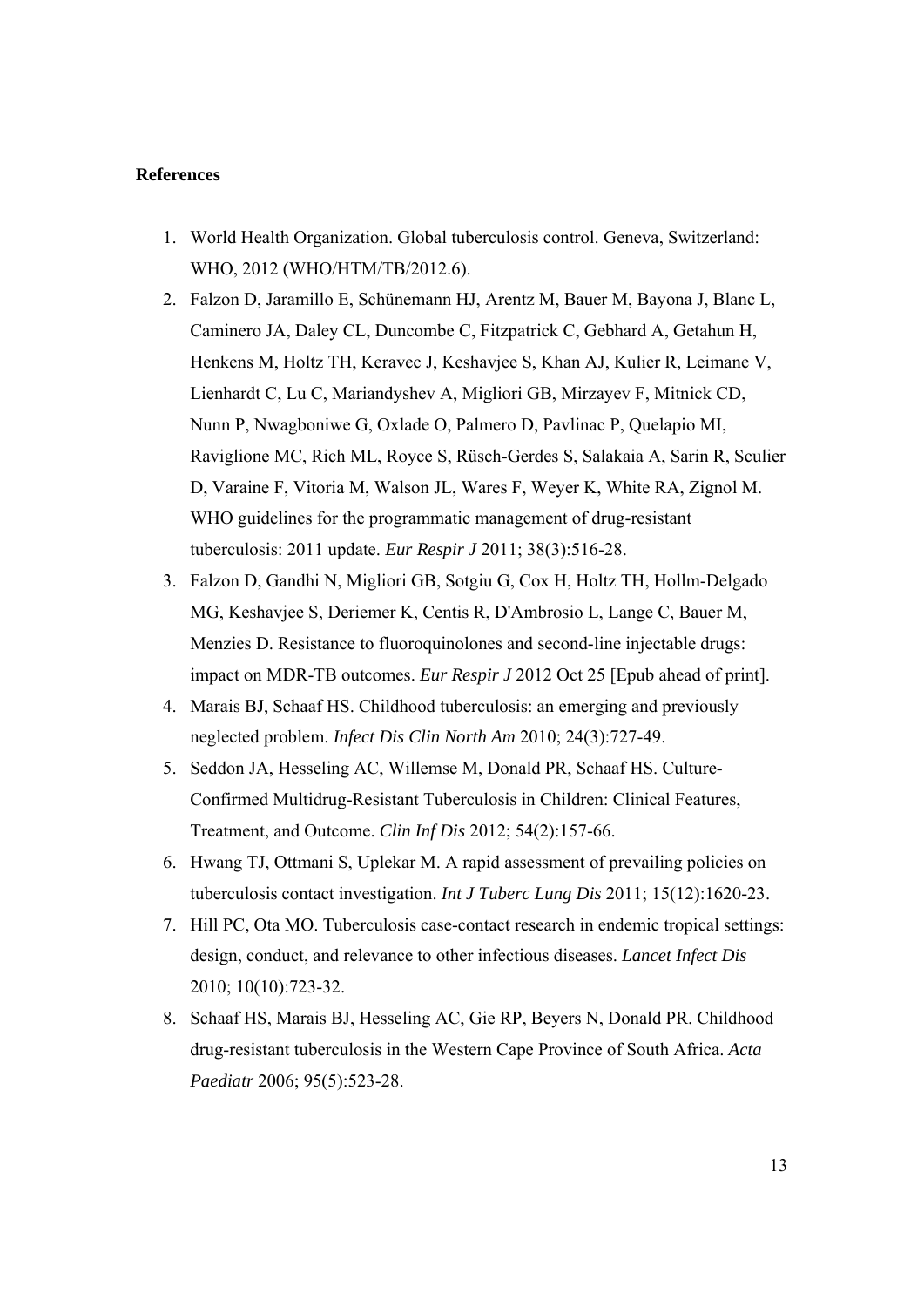- 9. Schaaf HS, Marais BJ, Hesseling AC, Brittle W, Donald PR. Surveillance of antituberculosis drug resistance among children from the Western Cape Province of South Africa - an upward trend. *Am J Public Health* 2009; 99(8):1486-90.
- 10. Kassa-Kelembho E, Bobossi-Serengbe G, Takeng EC, Nambea-Koisse TB, Yapou F, Talarmin A. Surveillance of drug-resistant childhood tuberculosis in Bangui, Central African Republic. *Int J Tuberc Lung Dis* 2004; 8(5):574-78.
- 11. Fairlie L, Beylis NC, Reubenson G, Moore DP, Madhi SA. High prevalence of childhood multi-drug resistant tuberculosis in Johannesburg, South Africa: a cross sectional study. *BMC Infect Dis* 2011; 11:28.
- 12. Zignol M, van Gemert W, Falzon D, Sismanidis C, Glaziou P, Floyd K, Raviglione M. Surveillance of anti-tuberculosis drug resistance in the world: an updated analysis, 2007-2010. *Bull World Health Organ* 2012; 90(2):111-19D.
- 13. Wright A, Zignol M, Van Deun A, Falzon D, Gerdes SR, Feldman K, Hoffner S, Drobniewski F, Barrera L, van Soolingen D, Boulabhal F, Paramasivan CN, Kam KM, Mitarai S, Nunn P, Raviglione M; Global Project on Anti-Tuberculosis Drug Resistance Surveillance. Epidemiology of antituberculosis drug resistance 2002- 07: an updated analysis of the Global Project on Anti-Tuberculosis Drug Resistance Surveillance. *Lancet* 2009; 373(9678):1861-73.
- 14. World Health Organization. Guidelines for surveillance of drug resistance in tuberculosis. Fourth Edition. Geneva, Switzerland: WHO, 2009 (WHO/HTM/TB/2009.422).
- 15. Zignol M, van Gemert W, Falzon D, Jaramillo E, Blanc L, Raviglione M. Modernizing surveillance of anti-tuberculosis drug resistance: from special surveys to routine testing. *Clin Infect Dis* 2011; 52(7):901-06.
- 16. World Health Organization. Multidrug and extensively drug-resistant TB (M/XDR-TB): 2010 global report on surveillance and response. Geneva, Switzerland: WHO, 2010 (WHO/HTM/TB/2010.3).
- 17. Swaminathan S, Datta M, Radhamani MP, Mathew S, Reetha AM, Rajajee S, Mathew R, Radhakrishnan A, Raghu MB. A profile of bacteriologically confirmed pulmonary tuberculosis in children. *Indian Pediatr* 2008; 45(9):743-7.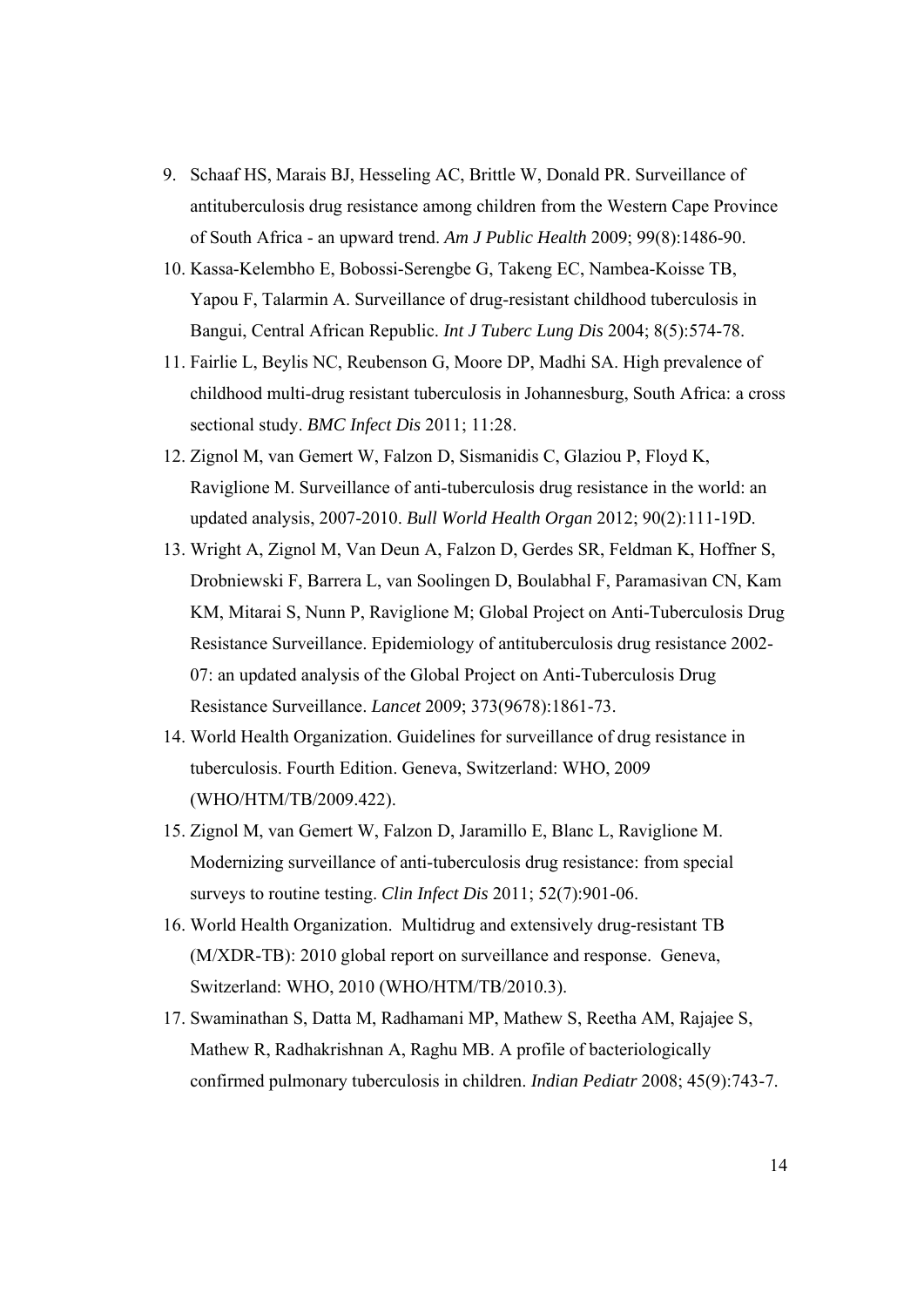- 18. Schaaf HS, Vermeulen HAS, Gie RP, Beyers N, Donald PR. Evaluation of young children in household contact with adult multidrug resistant pulmonary tuberculosis cases. *Pediatr Infect Dis J* 1999; 18:494-500.
- 19. Steiner M, Cosio A. Primary tuberculosis in children. Incidence of primary drugresistant disease in 332 children observed between the years 1961 and 1964 at the Kings County Medical Center, Brooklyn. *N Engl J Med* 1966; 274:755-59.
- 20. Boehme CC, Nabeta P, Hillemann D, Nicol MP, Shenai S, Krapp F, Allen J, Tahirli R, Blakemore R, Rustomjee R, Milovic A, Jones M, O'Brien SM, Persing DH, Ruesch-Gerdes S, Gotuzzo E, Rodrigues C, Alland D, Perkins MD. Rapid Molecular Detection of Tuberculosis and Rifampin Resistance*. N Engl J Med*  2010; 363(11):1005-15.
- 21. Nicol MP, Workman L, Isaacs W, Munro J, Black F, Eley B, Boehme CC, Zemanay W, Zar HJ. Accuracy of the Xpert MTB/RIF test for the diagnosis of pulmonary tuberculosis in children admitted to hospital in Cape Town, South Africa: a descriptive study. *Lancet Infect Dis* 2011; 11(11):819-24.
- 22. Rachow A, Clowes P, Saathoff E, Mtafya B, Michael E, Ntinginya EN, Kowour D, Rojas-Ponce G, Kroidl A, Maboko L, Heinrich N, Reither K, Hoelscher M. Increased and Expedited Case Detection by Xpert MTB/RIF Assay in Childhood Tuberculosis: A Prospective Cohort Study*. Clin Infect Dis* 2012; 54:1388-96.
- 23. Tuberculosis in the UK: 2011. London, United Kingdom of Great Britain and Northern Ireland: Health Protection Agency, 2011. Available at: http://www.hpa.org.uk/webc/HPAwebFile/HPAweb\_C/1317131791612. (Accessed on 1 November 2012).
- 24. Dara M, de Colombani P, Petrova-Benedict R, Centis R, Zellweger J, Sandgren A, Heldal E, Sotgiu G, Jansen N, Bahtijarevic R, Migliori G; on behalf of the members of the Wolfheze Transborder Migration Task Force\*. The Minimum Package for Cross-Border TB Control and Care in the WHO European Region: a Wolfheze Consensus Statement*. Eur Respir J* 2012 Oct 25 [Epub ahead of print].
- 25. Moore M, Onorato IM, McCray E, Castro KG. Trends in drug-resistant tuberculosis in the United States, 1993-1996. *JAMA* 1997; 278(10):833-37.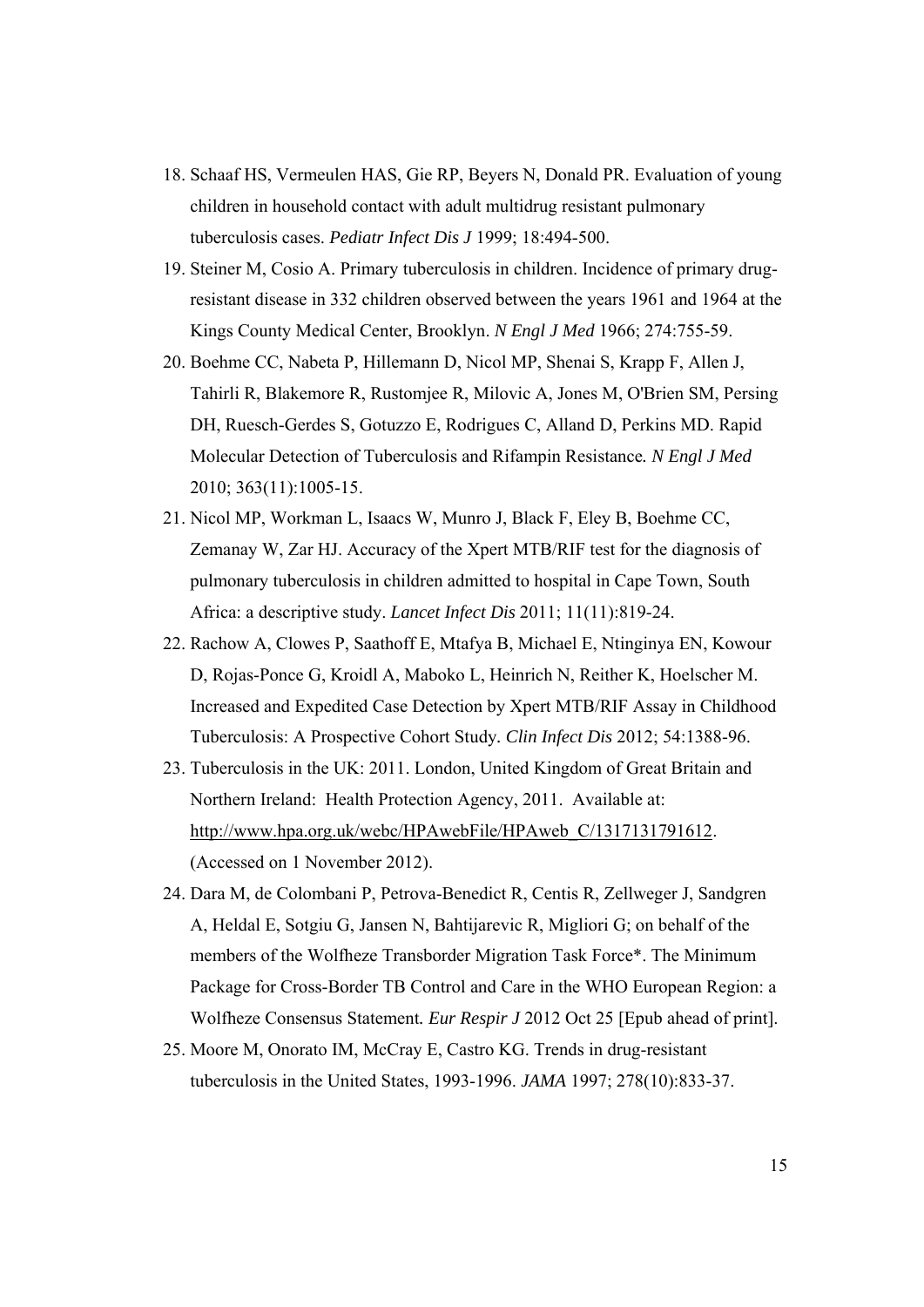- 26. European Centre for Disease Prevention and Control/ World Health Organization Regional Office for Europe. Tuberculosis surveillance and monitoring in Europe 2012. Stockholm, Sweden: ECDC, 2012. ISBN 978-92-9193-335-8.
- 27. Ettehad D, Schaaf HS, Seddon JA, Cooke GS, Ford N. Treatment outcomes for children with multidrug-resistant tuberculosis: a systematic review and metaanalysis. *Lancet Infect Dis* 2012; 12(6):449-56.
- 28. Becerra MC, Appleton SC, Franke MF, Chalco K, Arteaga F, Bayona J, Murray M, Atwood SS, Mitnick CD. Tuberculosis burden in households of patients with multidrug-resistant and extensively drug-resistant tuberculosis: a retrospective cohort study. *Lancet* 2011; 377(9760):147-52.
- 29. Schaaf HS, Marais BJ. Management of multidrug-resistant tuberculosis in children: a survival guide for paediatricians. *Paediatr Respir Rev* 2011; 12(1):31- 38.
- 30. World Health Organization. Tuberculosis data download. Available at: http://www.who.int/tb/country/data/download/en/index.html (Accessed on 1 November 2012)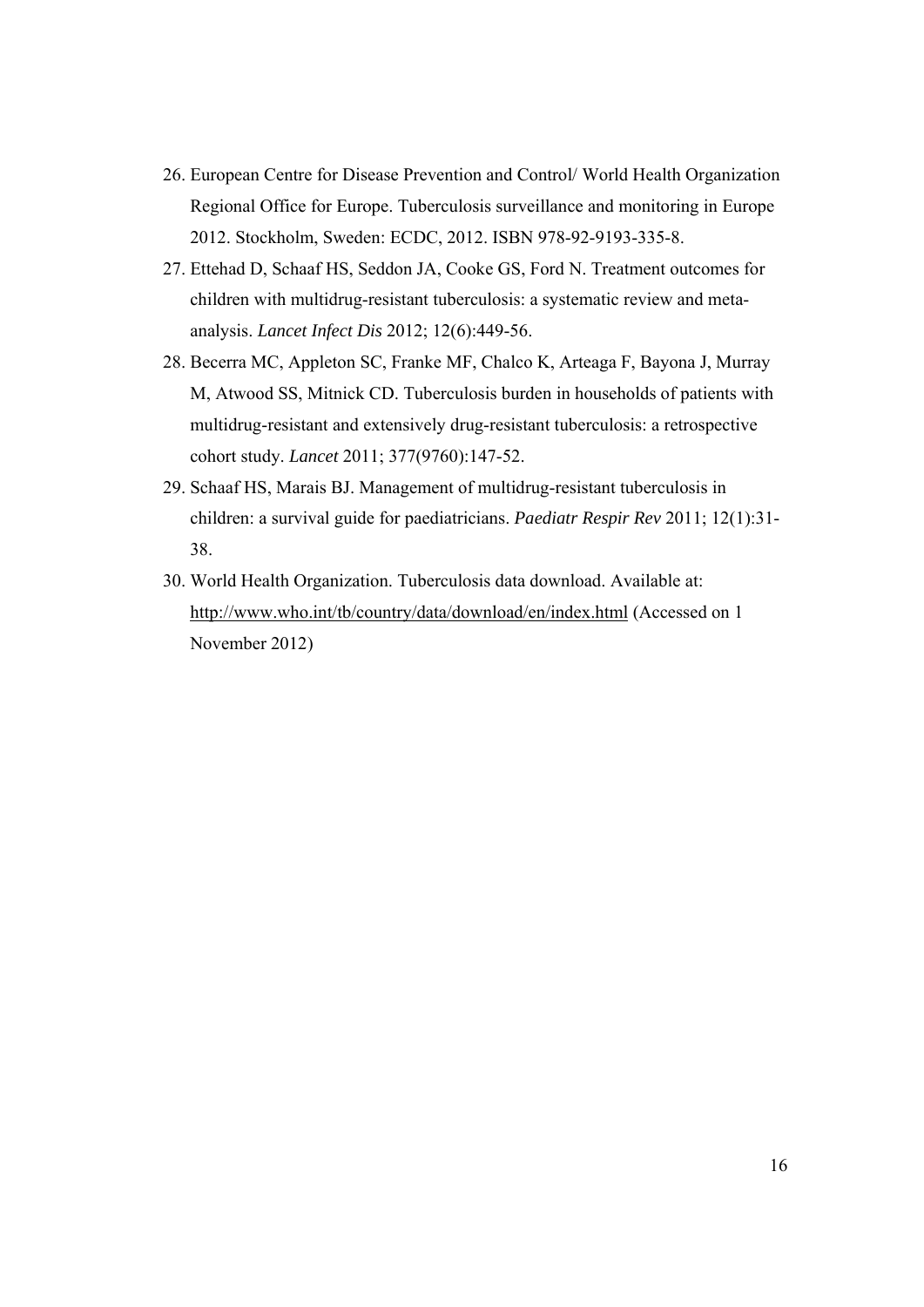**Tables and Figures**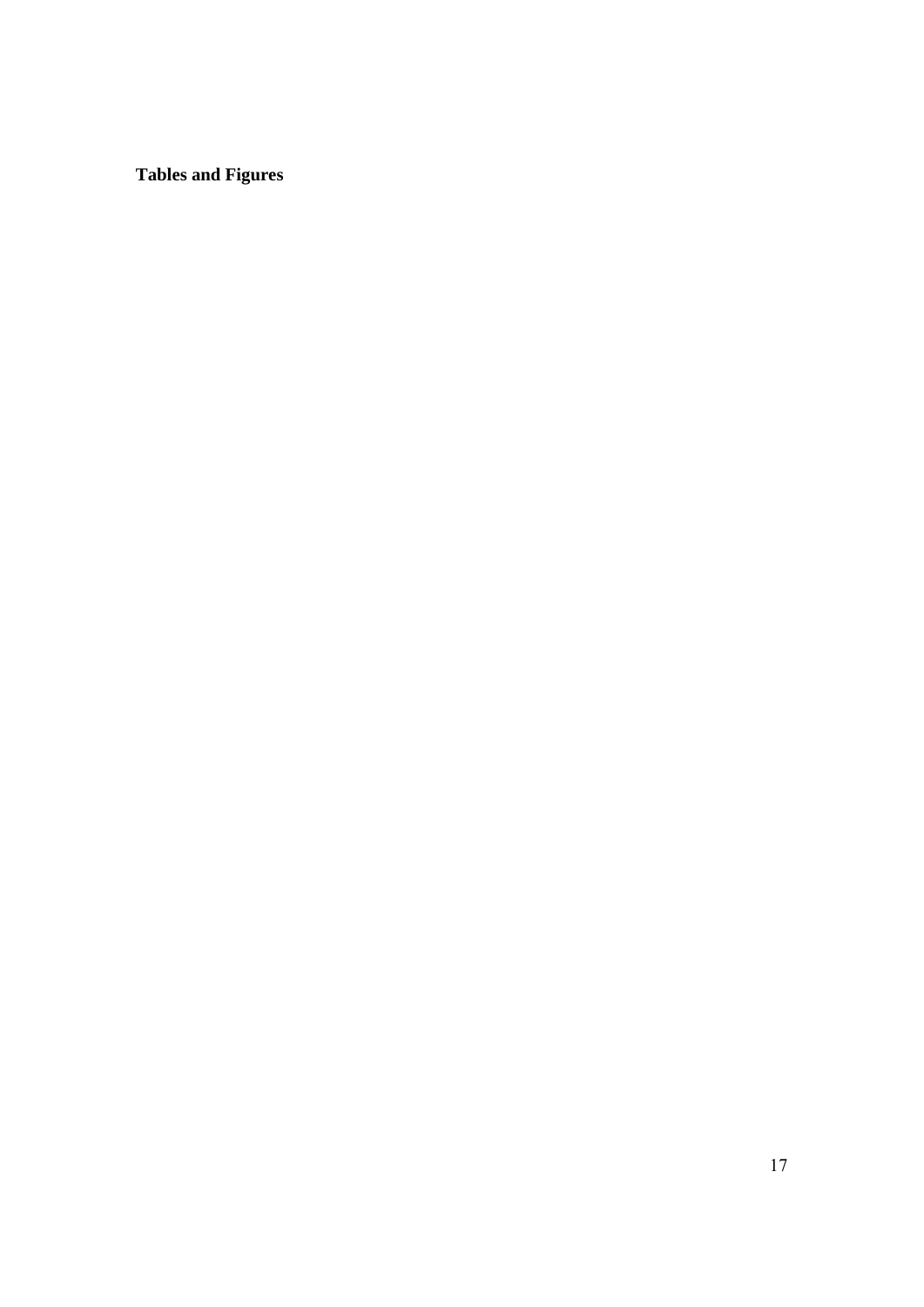| Country             | Year/s                | <b>Surveillance</b><br>or survey | Number of all<br>cases $a$ < 15<br>years tested<br>for H and R<br>(%) | Number of all<br>cases <sup>a</sup> $\geq$ 15<br>years tested for<br>H and R | <b>Proportion</b><br>of MDR<br>among all<br>cases <sup>a</sup><br>tested for<br>H and R | <b>Proportion</b><br>of new<br>cases<br>among all<br>cases <sup>a</sup><br>tested for<br>H and R | <b>Male/female</b><br>ratio among<br>all cases <sup>a</sup><br>tested for H<br>and R | <b>Estimated</b><br>proportion<br>of TB/HIV<br>co-<br>infection <sup>b</sup> |
|---------------------|-----------------------|----------------------------------|-----------------------------------------------------------------------|------------------------------------------------------------------------------|-----------------------------------------------------------------------------------------|--------------------------------------------------------------------------------------------------|--------------------------------------------------------------------------------------|------------------------------------------------------------------------------|
| Argentina           | 2005                  | Survey                           | 17(2)                                                                 | 793                                                                          | 4.3                                                                                     | 83                                                                                               | 1.6                                                                                  | 4.6                                                                          |
| Armenia             | 2007, 2011            | Surveillance                     | 10(1)                                                                 | 1,411                                                                        | 19.6                                                                                    | 70                                                                                               | 6.9                                                                                  | 3.3                                                                          |
| Australia           | 2002-2005, 2011       | Surveillance                     | 96(3)                                                                 | 3,699                                                                        | 1.7                                                                                     | 96                                                                                               | 1.1                                                                                  | 2.5                                                                          |
| Austria             | 2000-2009             | Surveillance                     | 185(3)                                                                | 5,714                                                                        | 1.9                                                                                     | 96                                                                                               | 1.8                                                                                  | 4.0                                                                          |
| Bangladesh          | 2011                  | Survey                           | 13(1)                                                                 | 1,331                                                                        | 7.4                                                                                     | 78                                                                                               | 2.4                                                                                  | 0.2                                                                          |
| <b>Belarus</b>      | 2011                  | Survey                           | 4(0)                                                                  | 1,340                                                                        | 45.5                                                                                    | 80                                                                                               | 4.0                                                                                  | 3.8                                                                          |
| Belgium             | 2001-2009             | Surveillance                     | 254 (4)                                                               | 6,829                                                                        | 1.9                                                                                     | 91                                                                                               | na                                                                                   | 4.6                                                                          |
| <b>Bulgaria</b>     | 2007-2009, 2011       | Surveillance                     | 26(1)                                                                 | 3,496                                                                        | 5.8                                                                                     | 86                                                                                               | 2.8                                                                                  | 0.3                                                                          |
| Denmark             | 2002-2009             | Surveillance                     | 103(4)                                                                | 2,216                                                                        | 0.6                                                                                     | 92                                                                                               | na                                                                                   | 4.3                                                                          |
| Estonia             | 2000-2009, 2011       | Surveillance                     | 9(0)                                                                  | 4,581                                                                        | 22.8                                                                                    | 77                                                                                               | 2.2                                                                                  | 15.0                                                                         |
| Georgia             | 2006, 2008, 2011      | Surveillance                     | 20(0)                                                                 | 6,675                                                                        | 17.2                                                                                    | 71                                                                                               | 4.2                                                                                  | 1.5                                                                          |
| Germany             | 2000-2009, 2011       | Surveillance                     | 872 (2)                                                               | 35,645                                                                       | 2.2                                                                                     | 91                                                                                               | 1.5                                                                                  | 2.1                                                                          |
| Hungary             | 2005-2009             | Surveillance                     | 11 $(0)$                                                              | 2,406                                                                        | 3.1                                                                                     | 85                                                                                               | na                                                                                   | 0.8                                                                          |
| Ireland             | 2000-2009, 2011       | Surveillance                     | 47(2)                                                                 | 2,466                                                                        | 1.1                                                                                     | 93                                                                                               | 1.7                                                                                  | 3.9                                                                          |
| Italy               | 2008                  | Surveillance                     | 43(3)                                                                 | 1,606                                                                        | 3.7                                                                                     | 86                                                                                               | na                                                                                   | 5.3                                                                          |
| Kazakhstan          | 2011                  | Surveillance                     | 117 $(1)$                                                             | 12,006                                                                       | 37.7                                                                                    | 52                                                                                               | 1.8                                                                                  | 1.6                                                                          |
| Latvia              | 2002-2009, 2011       | Surveillance                     | 136(2)                                                                | 8,621                                                                        | 15.4                                                                                    | 82                                                                                               | 2.2                                                                                  | 8.9                                                                          |
| Lithuania           | 2003-2009, 2011       | Surveillance                     | 50(0)                                                                 | 12,649                                                                       | 19.7                                                                                    | 74                                                                                               | 2.8                                                                                  | 0.9                                                                          |
| Namibia             | 2008                  | Survey                           | 20(2)                                                                 | 1,269                                                                        | 6.9                                                                                     | 75                                                                                               | 1.3                                                                                  | 62.2                                                                         |
| Netherlands         | 2000-2009, 2011       | Surveillance                     | 183 (2)                                                               | 7,847                                                                        | 1.2                                                                                     | 95                                                                                               | 1.4                                                                                  | 3.1                                                                          |
| New Zealand         | 2004-2008             | Surveillance                     | 44 (3)                                                                | 1,240                                                                        | 0.8                                                                                     | 96                                                                                               | 1.0                                                                                  | 1.6                                                                          |
| Norway              | 2000-2009             | Surveillance                     | 95(4)                                                                 | 2,188                                                                        | 1.9                                                                                     | 93                                                                                               | na                                                                                   | 2.0                                                                          |
| Poland              | 2011                  | Surveillance                     | 22(0)                                                                 | 4,516                                                                        | 0.8                                                                                     | 89                                                                                               | 2.2                                                                                  | 1.6                                                                          |
| Portugal            | 2000-2009             | Surveillance                     | 135 (1)                                                               | 14,708                                                                       | 1.9                                                                                     | 89                                                                                               | na                                                                                   | 16.0                                                                         |
| Republic of Moldova | 2006, 2008, 2011      | Surveillance                     | 26(0)                                                                 | 7,677                                                                        | 42.2                                                                                    | 44                                                                                               | 4.2                                                                                  | 5.7                                                                          |
| Saudi Arabia        | 2010                  | Survey                           | 82 (4)                                                                | 1,822                                                                        | 4                                                                                       | 85                                                                                               | 1.7                                                                                  | 2.3                                                                          |
| Somalia             | 2011                  | Survey                           | 12(1)                                                                 | 918                                                                          | 9.4                                                                                     | 89                                                                                               | 2.4                                                                                  | 7.8                                                                          |
| South Africa        | 2008                  | Surveillance                     | 1,569(2)                                                              | 75,426                                                                       | 11.5                                                                                    | na                                                                                               | na                                                                                   | 60.4                                                                         |
| Sweden              | 2000-2009             | Surveillance                     | 112(3)                                                                | 3,822                                                                        | 1.9                                                                                     | 93                                                                                               | na                                                                                   | 2.1                                                                          |
| Switzerland         | 2000-2006, 2008, 2011 | Surveillance                     | 93(2)                                                                 | 4,110                                                                        | 1.4                                                                                     | 89                                                                                               | 1.5                                                                                  | 5.1                                                                          |
| Turkey              | 2011                  | Surveillance                     | 53(1)                                                                 | 4,770                                                                        | 5.4                                                                                     | 88                                                                                               | 2.2                                                                                  | 0.2                                                                          |
| United Kingdom      | 2001-2009, 2011       | Surveillance                     | 971(2)                                                                | 43,653                                                                       | 1.1                                                                                     | 93                                                                                               | $1.4$                                                                                | 3.4                                                                          |
| <b>USA</b>          | 2005, 2007, 2011      | Surveillance                     | 613(2)                                                                | 27,279                                                                       | 1.3                                                                                     | 95                                                                                               | 1.7                                                                                  | 7.9                                                                          |
| Uzbekistan          | 2011                  | Survey                           | 5(0)                                                                  | 1,032                                                                        | 35.9                                                                                    | 68                                                                                               | 1.3                                                                                  | 3.4                                                                          |
| Yemen               | 2011                  | Survey                           | 22(2)                                                                 | 1,215                                                                        | 2.6                                                                                     | 90                                                                                               | 1.4                                                                                  | 2.2                                                                          |
| Total               |                       |                                  | 6,070 (2)                                                             | 316,976                                                                      |                                                                                         |                                                                                                  |                                                                                      |                                                                              |

# Table 1. Characteristics of the data reported.

<sup>a</sup> New and previously treated tuberculosis cases.

<sup>b</sup> Estimates refer to the year of reporting. When multiple years, estimates refer to the latest year of reporting. Data source [30].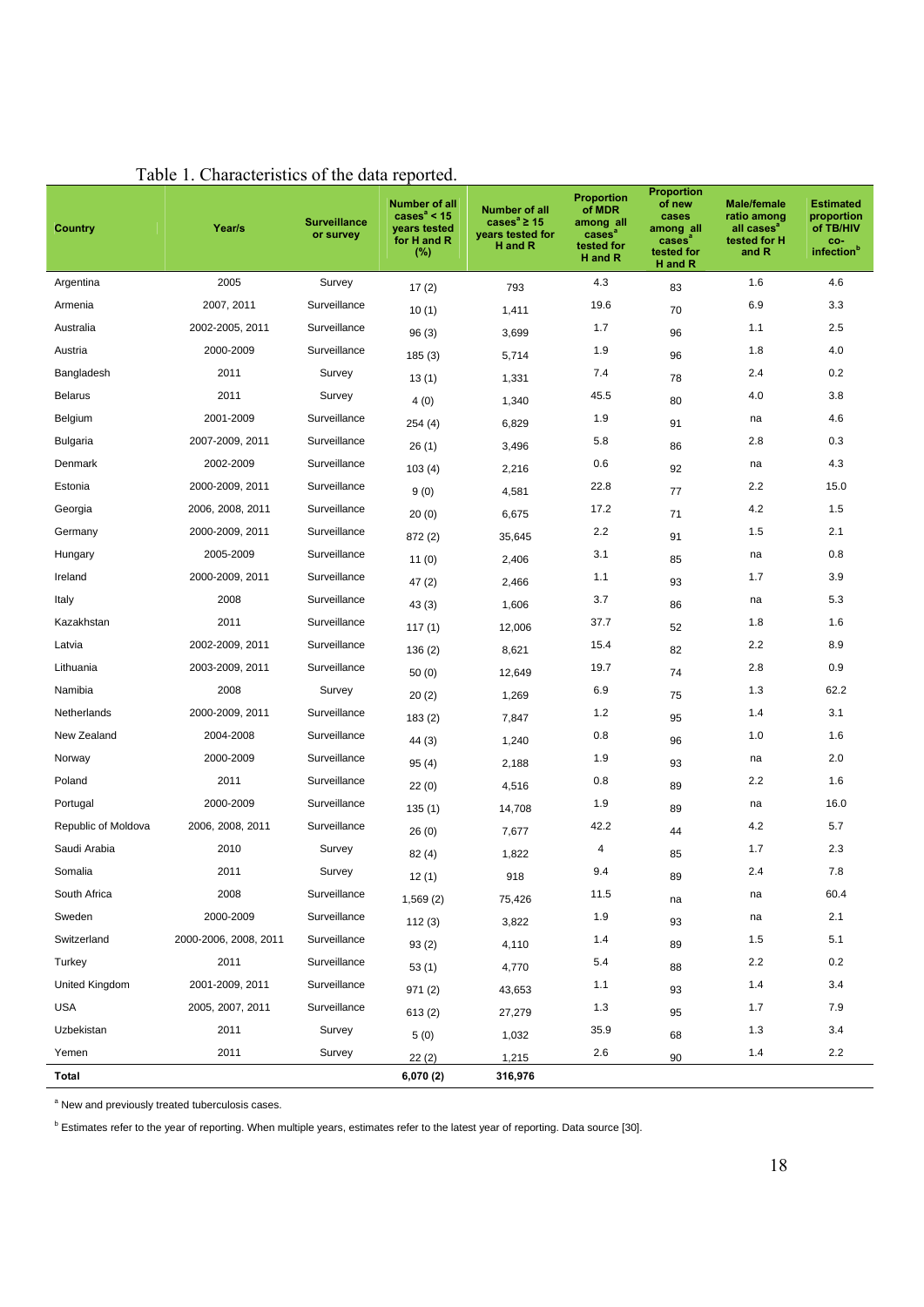Figure 1. Countries that reported drug resistance survey/surveillance data disaggregated by age group, 2000-2011.